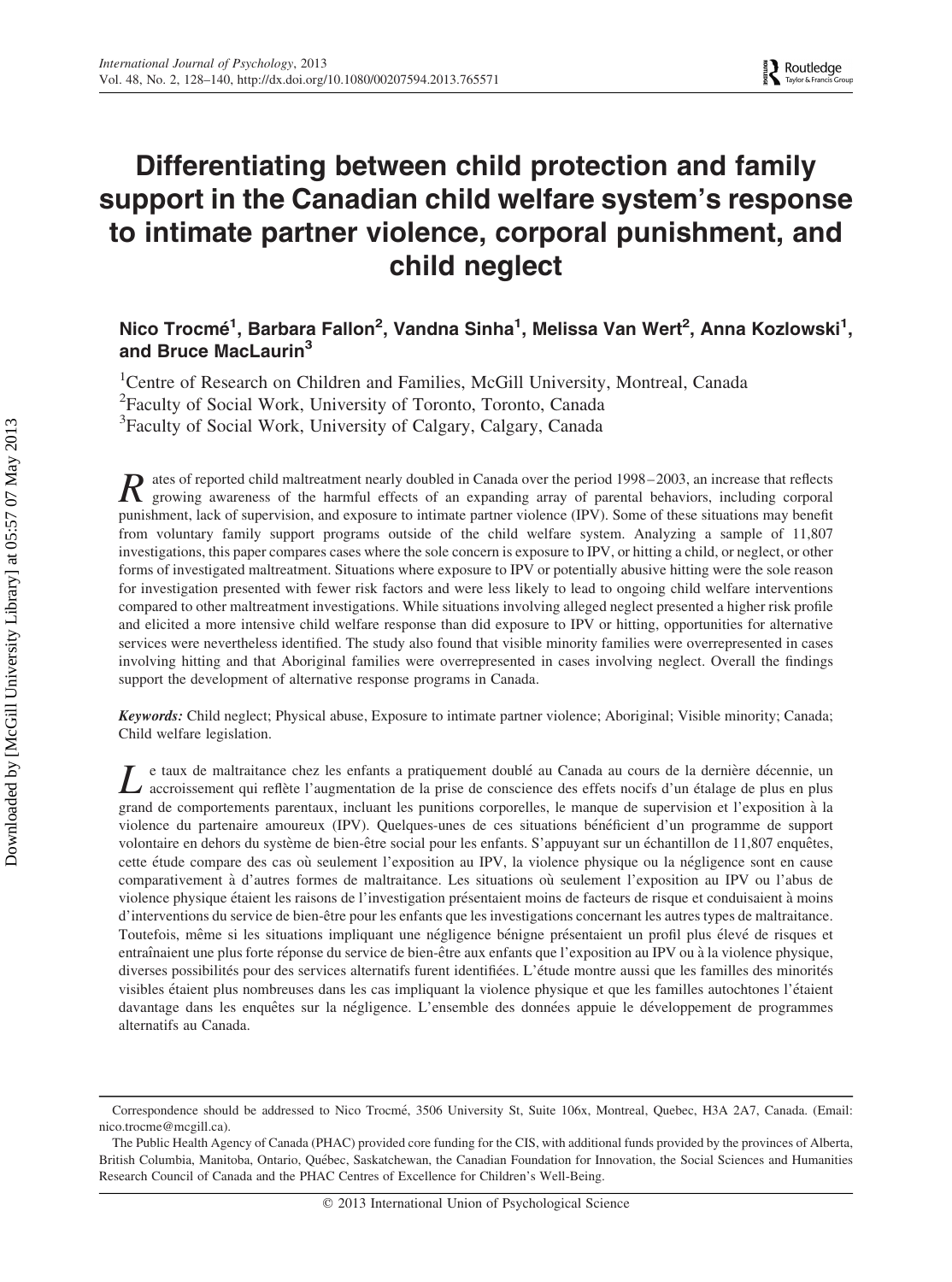L as tasas de maltrato infantil informado prácticamente se han duplicado en Canadá en la última década, un<br>incremento que refleja la creciente concientización acerca de los efectos nocivos de una expansiva gama de as tasas de maltrato infantil informado prácticamente se han duplicado en Canadá en la última década, un incremento que refleja la creciente concientización acerca de los efectos nocivos de una expansiva gama de conductas parentales, incluido el castigo corporal, la falta de supervision y la exposición a la violencia hacia la pareja ´ıntima (VPI). Algunas de estas situaciones podrı´an beneficiarse de programas voluntarios de apoyo a la familia fuera del sistema de protección al menor. Tras analizar una muestra de 11.807 investigaciones, este artículo compara los casos en que la única preocupación es o bien la exposición a VPI, el golpear al niño, o la negligencia, a otras formas de maltrato investigadas. Las situaciones en las que la exposición a la VPI o el golpear de manera potencialmente abusiva era la única razón de investigación presentaban menos factores de riesgo y tenían menos probabilidades de conducir a intervenciones continuadas de protección al menor en comparación con otras investigaciones sobre maltrato. Si bien las situaciones que implicaban una alegación de negligencia presentaban un perfil de riesgo más elevado y provocaban una respuesta de los servicios de protección al menor más intensiva que la exposición a VPI o el castigo corporal, igualmente se identificaron oportunidades de servicios alternativos. El estudio también encontró que las familias visiblemente pertenecientes a minorías estaban sobrerrepresentadas en aquellos casos de castigo corporal y las familias aborígenes estaban sobrerrepresentadas en los casos que involucraban negligencia. En general, los resultados apoyan el desarrollo de programas de respuesta alternativa en Canada´.

Over 3,600,000 reports of child maltreatment were received by child welfare authorities in the United States in 2009, a rate of 48.1 reports per 1,000 children (U.S. Department of Health & Human Services, 2010). Although rates of reported child maltreatment appear to have reached a saturation point in the United States, rates have been increasing rapidly in other jurisdictions. Rates of reported child maltreatment nearly doubled in Canada from 135,261 maltreatment-related investigations in 1998 to 235,315 in 2003, and have remained stable since 2003, with 235,842 reports in 2008, a rate of 39.2 maltreatment-related investigations per 1000 children in 2008 (Trocmé et al., 2010; Trocmé, Fallon, MacLaurin, & Chamberland et al., 2011). Across Australia rates of investigation have followed a similar pattern, with completed investigations doubling from 66,265 in fiscal year 2000–2001 to 131,689 in fiscal year 2009–2010 (Lamont, 2011). To a large extent, this increase can be attributed to changes in reporting and investigation practices, as professionals working with children become more aware of the harmful effects of an expanding array of parental behaviors (Gilbert et al., 2009a; Holzer & Bromfield, 2008; Trocmé, Fallon, & MacLaurin, 2011).

while the evidence for the harmful effects of these dynamics on the development of children is well established (Cicchetti & Toth, 2005; Gilbert et al., 2009b), it does not necessarily follow that child welfare interventions are the only possible response. The United States, Canada and Australia have developed child welfare systems that focus primarily on protection and safety, characterized by mandatory reporting, centralized responses by mandated agencies, and investigations focused on substantiation and risk assessment (Gilbert et al., 2009a). In contrast, in most European jurisdictions child maltreatment allegations are processed by family welfare agencies that provide a broader array of services without having to determine eligibility on the basis of maltreatment

substantiation (Gilbert et al., 2009a). While the introduction of differential response models in North America and Australia (National Quality Improvement Center on Differential Response in Child Protective Services, 2012; Shusterman, Hollinshead, Fluke, & Yuan, 2005; Trocmé & Chamberland, 2003) may attenuate some of the differences, protectionfocused jurisdictions continue to investigate a large number of reports, some of which may be more appropriately served through broadly oriented family support programs (Mansell, 2006; National Quality Improvement Center on Differential Response in Child Protective Services, 2012; Waldfogel, 2008).

Past analyses of child welfare investigations conducted in Canada have identified three types of cases that may benefit from family support response programs as an alternative to narrower child protection frameworks. Compared to other forms of maltreatment, investigations where exposure to intimate partner violence (IPV) was the sole reason for the investigation involved children displaying fewer problems and led to a less intrusive response from child welfare services, namely less court involvement and fewer placementsin out-of-home care (Black, Trocmé, Fallon, & Maclaurin, 2008; Chiodo, Leschied, Whitehead, & Hurley, 2008). Many physical abuse cases arise in a context of punishment (Trocmé  $\&$  Durrant, 2003) and are more likely to involve visible minority families who may use corporal punishment as a parenting strategy (Lavergne, Dufour, Trocmé, & Larrivee, 2008); Canadian child welfare authorities have been left to grapple with these investigations in the absence of public education on alternatives to corporal punishment (Durrant & Ensom, 2012) and in the presence of a confusing special provision in the Canadian Criminal Code that allows persons in authority to use "force by way of correction" (Durrant, Trocmé, Fallon, Milne, & Black, 2009). In the case of neglect, concerns have been raised that for many of these families poverty and lack of access to services,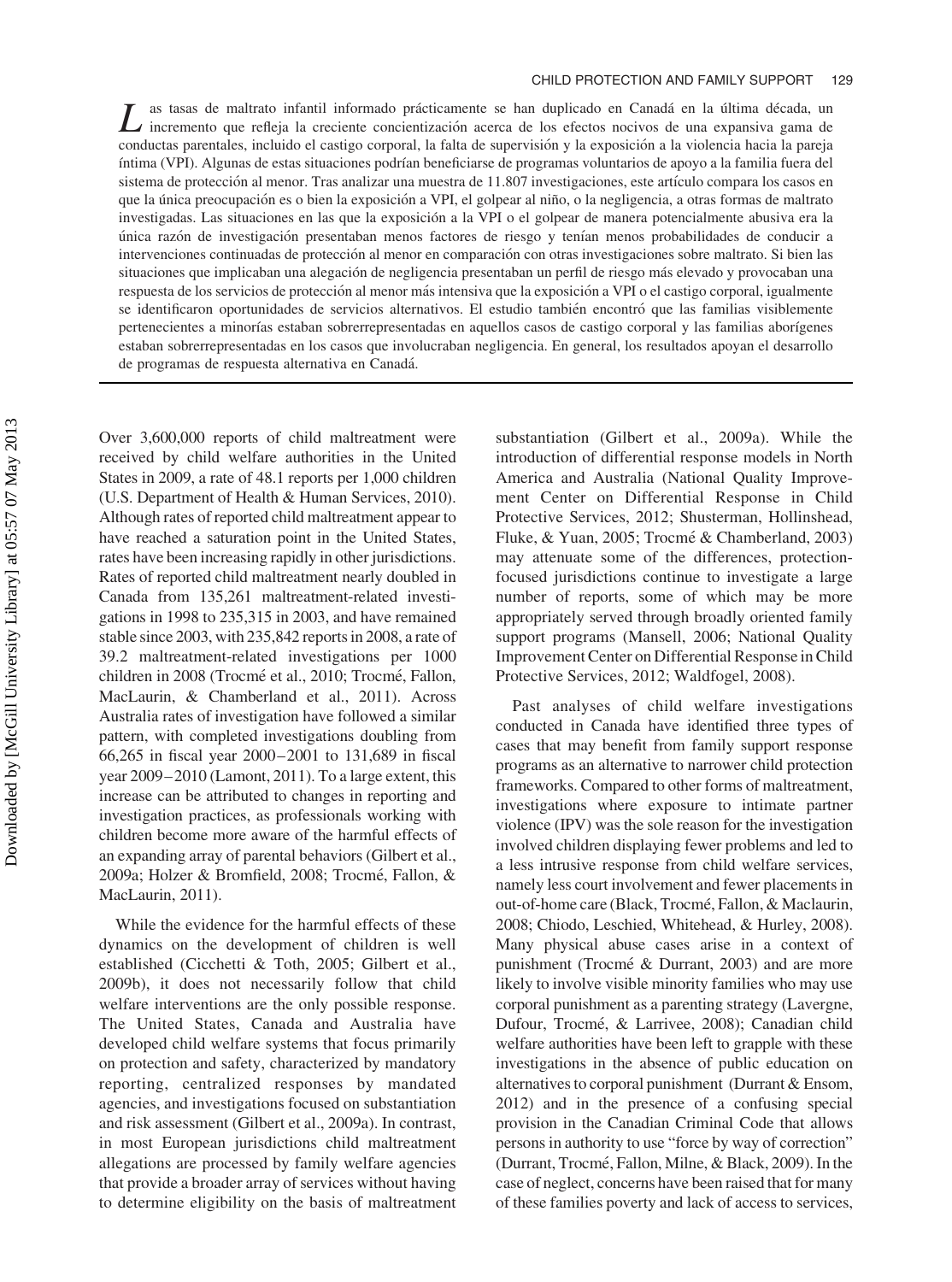as opposed to maltreatment, is the underlying issue (Swift, 1995); in particular for Aboriginal families, who are dramatically overrepresented in neglect investigations (Blackstock, Trocmé, & Bennett, 2004; Sinha, Trocmé, Blackstock, MacLaurin, & Fallon, 2011).

Using data from the 2008 cycle of the Canadian Incidence Study of Reported Child Abuse and Neglect (Trocmé et al., 2010a), this paper considers to what extent situations where the sole concern is exposure to IPV, hitting, or neglect require a traditional protection response or could be reconceptualized within a less intrusive family support framework. Specifically, we examine the extent to which these three types of cases differ from other investigations in terms of family profiles and the relative intrusiveness of child protective responses.

### LITERATURE REVIEW

## Exposure to IPV and child maltreatment

Children who witness IPV or are indirectly exposed to IPV are at significant risk of developing a range of short- and long-term difficulties, such as depression, withdrawal, aggression and post-traumatic stress disorder (Holt, Buckley, & Whelan, 2008). Understanding the effects of exposure to IPV, however, is complicated because there is significant variation in the way children are affected and it is difficult to separate out the effects of exposure to IPV and concomitant problems (Herrenkohl, Sousa, Tajima, Herrenkohl, & Moylan, 2008; Wolfe, Crooks, Lee, McIntyre, & Jaffe, 2003). In reviewing the legislative response to exposure to IPV, one of the leading IPV scholars in the US, Jeffrey Edleson, argues that while many of these children may be in need of support, exposure to IPV should not be classified as a form of maltreatment that automatically triggers child protective response (Edleson, 2004). In most cases referral to voluntary services is a more appropriate route, one that the victimized parent is more likely to see as supportive. Edleson argues that referral to child welfare authorities should be limited to situations where there is great risk of harm. Similar concerns have been raised within the Canadian context about the potential unintended negative effects of adding exposure to IPV to child welfare legislation (Nixon, Tutty, Weaver-Dunlop, & Walsh, 2007; Jaffe, Crooks, & Wolfe, 2003). Despite these cautionary warnings, exposure to IPV has been the fastest growing form of investigated maltreatment in Canada, with rates doubling from 1998 to 2003 (Trocmé, Fallon, & MacLaurin, 2011), yet, if no other concerns are noted, these investigations are lesslikely to lead to services, to court ordered interventions, or to out-of-home placement (Black et al., 2008; English, Edleson, &

Herrick, 2005; Kohl, Edleson, English, & Barth, 2005).

#### Corporal punishment and child abuse

Compared to other parenting techniques, frequent use<br>of corporal punishment or excessive use of force has been shown across studies to be a less effective been shown across studies to be a less effective disciplinary method (Larzelere  $\alpha$  Kuhn, 2005); to be associated with higher levels of aggression, lower health in children and adolescents (Gershoff, 2002);  $h$ ealth in children and adolescents (Gershorf, 2002); and to increase the likelihood of physical abuse (Clément, Bouchard, Jetté, & Laferrière, 2000; Gershoff, 2002; Kadushin & Martin, 1981; Durant & Ensom, 2012). Child protection statutes define physical abuse in reference to caregiver actions that physically harm a child or that are very likely to harm a child. For professionals working with children, however, the distinction between corporal punishment and physical abuse requiring a report to child welfare authorities is not easily established (Kenny, 2004; Tirosh, Shechter, Cohen, & Jaffe, 2003). The distinction is even more confusing for parents, especially immigrant and visible minority parents who may perceive child welfare statutes as undermining their parental authority (Garb & Goren, 2010; Irfan & Cowburn, 2004; Taylor, Hamvas, & Paris, 2011). This potential confusion may explain to some extent the over-representation of visible minority families reported to Canadian child welfare authorities because of concerns related to physical abuse and punishment (Lavergne, et al., 2008). In most North American jurisdictions the primary responsibility for preventing the inappropriate use of corporal punishment falls by default onto child welfare authorities. Unfortunately, child welfare authorities do not have the mandate or the resources to mount public education and parent training programs that have been successful in other jurisdictions (Durrant, 1999; Taylor et al., 2011).

#### The connection between poverty and neglect

Unlike exposure to IPV and corporal punishment, neglect has always been explicitly defined in child welfare statutes as an area of primary concern. Child neglect stands out as one of the forms of maltreatment that has the most severe short- and long-term negative effects on the cognitive, emotional, and social development of children (Gilbert et al., 2009b; Hildyard & Wolfe, 2002). The concern of some critics, however, has been that child welfare legislation attributes the primary responsibility for neglect to parents without considering the role that poverty and social deprivation play in creating the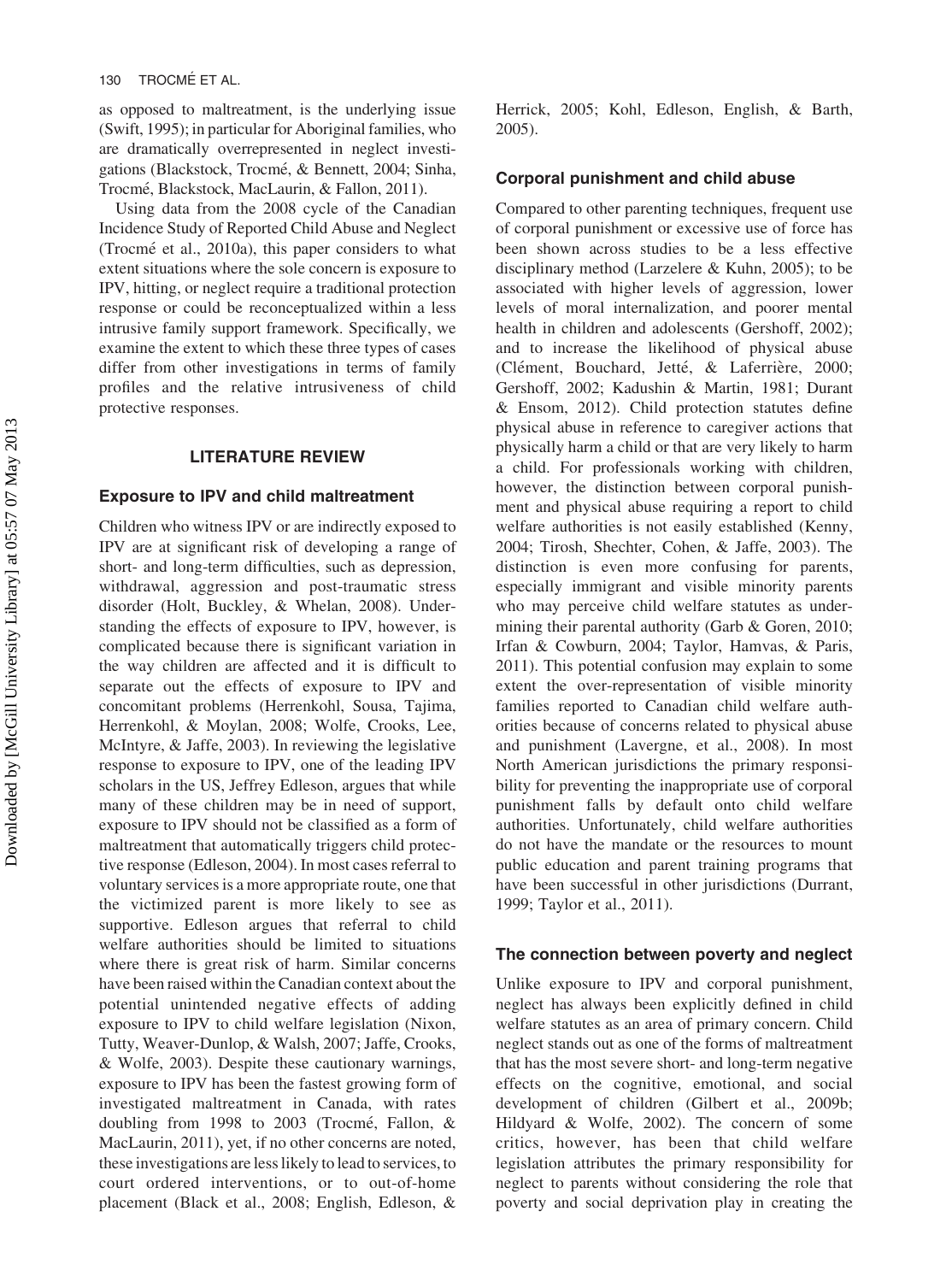conditions where less than perfect parenting becomes  $\frac{1004}{1004}$ 1994).

The chronic over-representation of Aboriginal children in the child welfare system in Canada has been well documented across all child welfare decision-making points from reports to substantiation and service provision (Auditor General of Canada, 2008; Blackstock, Prakash, Loxley & Wein, 2005; McKenzie, 1997; Royal Commission on Aboriginal Peoples, 1996; Trocmé, Knoke, & Blackstock, 2004). Poverty, inadequate housing, and limited access to services have consistently been shown to be the driving factors underlying the over-representation of cases of child neglect involving Aboriginal children in the Canadian child welfare system (Blackstock et al., 2004; Sinha et al., 2011; Trocmé et al., 2004). Aboriginal families experience extreme levels of poverty and poor housing both absolutely and relative to other Canadians (Loppie-Reading & Wien, 2009; National Council on Welfare, 2008). This is exacerbated by federal funding mechanisms for First Nations children that cover costs related to placement in out-of-home care but provide only minimal funds for in-home interventions that could prevent placement (Blackstock, 2011).

Immigrant or minority families may also be overrepresented in the child welfare system due to socioeconomic factors such as parental education and family structure (Alink, Euser, van IJzendoorn, & Bakermans-Kranenburg, 2013 this issue; Euser, van IJzendoorn, Prinzie, & Bakermans-Kranenburg, 2011). Research indicates that minority families are more likely to live in poverty, and less likely to be characterized by sensitive parenting and compliant children, with the connection between ethnicity and attachment security explained by parental sensitivity, income, and parental age (Bakermans-Kranenburg, van IJzendoorn, & Kroonenberg, 2004).

## Differentiating between child protection investigations and family support referrals

The response to the expansion in child welfare mandates and the dramatic increase in investigations has varied across jurisdictions. Many jurisdictions have sought to develop differential response service tracks that replace the forensic approach that is typical in child welfare investigations, focusing instead on a family assessment approach and an offer of voluntary services (Waldfogel, 2008). While the specific structure of these models varies significantly, differential response programs typically involve at least two service streams: a traditional child protection investigation stream and an alternate stream designed for cases that involve lower levels of risk, usually through

a voluntary offer of services (Merkel-Holguin, Kaplan, & Kwak, 2006; Shusterman et al., 2005). Kaplan,  $\alpha$  Kwak, 2000, Shusterman et al., 2005). Evaluations of the efficacy of these models generally show that the alternate response streams are successful in engaging families in a less adversarial manner and with more services, without compromising the safety of children (Conley, 2007; Conley & Berrick, 2010; Loman & Siegel, 2008), although it should be noted that to date only two evaluations have used randomized designs (National Quality Improvement Center on Differential Response in Child Protective Services, 2012), and concerns about the comprehensiveness of services privided in the alternate track have been raised by some studies (English, Wingard, Marshall, Orme, & Orme, 2000).

In response to rapidly expanding rates of reports of exposure to IPV, physical abuse and neglect (Trocmé & Chamberland, 2003; Trocmé, Fallon, MacLaurin, & Neves, 2005), several Canadian provinces/terri- $\alpha$  Neves, 2005), several Canadian provinces/territories have started to develop differential response options. Alberta and British Columbia have developed alternative family support tracks that focus on engaging lower risk families with voluntary community services (Anselmo, Pickford & Goodman, 2003; Ministry of Children and Family Development, 2011), however, the proportion of cases referred to these family support remains relatively low: less than 8% in British Columbia (Ministry of Children and Family Development, 2011) and 14% to 24% in Alberta (Central Alberta Child and Family Services Authority, 2010; Edmonton and Area Child and Family Services Authority, 2011). Preliminary evaluations of both models indicate that services are being provided in a more supportive fashion without appearing to compromise the safety of children (Marshall, Charles, Kendrick & Pakalniskiene, 2010; Weiden, Nutter, Wells, Sieppert, 2005). Ontario, Canada's largest province, started to deploy a differential response model in 2007; however, Ontario's "customized approach" applies primarily to post-investigation services and does not stream cases at the investigation level (Ministry of Children and Youth Services, 2007). The impact of the Ontario model has not yet been evaluated (Dumbrill, 2006). Manitoba child welfare authorities have opted for a separate "Family Enhancement" (FE) stream which is in the process of being evaluated before it is generalized to the whole province (General Child and Family Services Authority, n.d.). In addition, several jurisdictions have developed a range of post-investigation alternatives, such as court mediation and family group conferencing; however, the vast majority of investigations continue to be processed in Canada through traditional protection models.

The 2008 cycle of the CIS provides an opportunity to examine further what types of investigations conducted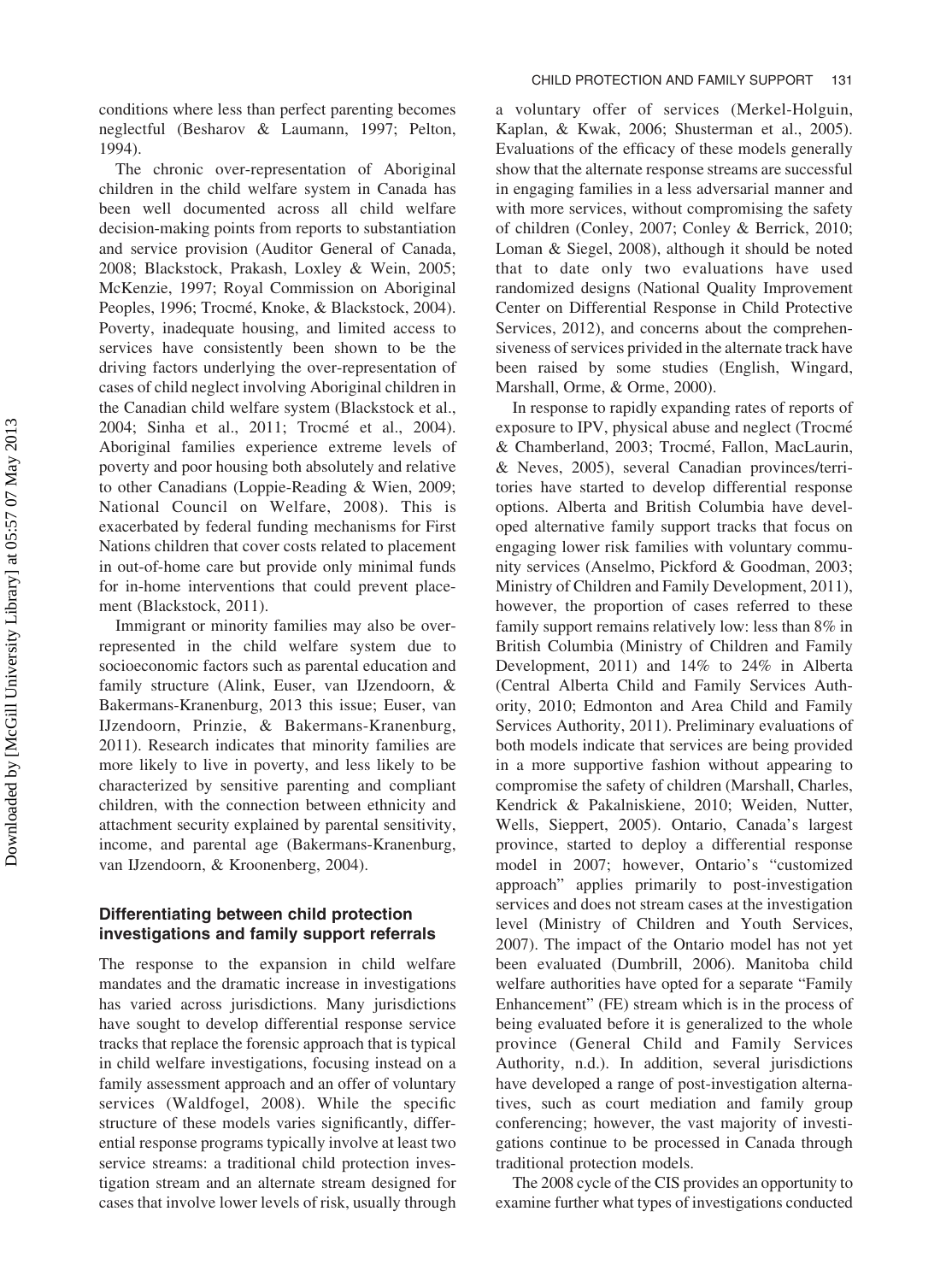by child welfare authorities in Canada may be appropriately served through differential response appropriately served through differential response service streams, specifically with respect to exposure to IPV, hitting, and neglect. For each of these three investigation categories, we hypothesize that relative to other maltreatment investigations, investigations where the sole concern is exposure to IPV, hitting, or neglect the sole concern is exposure to IPV, hitting, or neglect will present with a less severe risk profile and will elicit less intensive mandated child welfare services.

#### **METHODS**

The Canadian Incidence Study of Reported Child Abuse and Neglect-2008 (CIS-2008) is the third nationwide study to examine the incidence of reported child maltreatment and the characteristics of the children and families investigated by child welfare children and families investigated by child welfare authorities (Troche et al., 2010a). The CIS-2008 tracked 15,980 maltreatment-related investigations conducted in a representative sample of 112 child welfare organizations across Canada in the fail of 2008. Information was obtained directly from child welfare workers using a three-page data collection form describing child-, family- and investigationrelated information that workers routinely gather as part of their investigation. Maltreatment investigations<br>were classified under five major categories, with 32 specific forms of maltreatment subsumed under each specific forms of mattreatment subsumed under each category. Every investigation could be classified under up to three forms of maltreatment, with the first being treated as the primary form. Investigations where no specific incident had been reported and where the concern was risk of future maltreatment were classified concern was risk of future manteatment were classified as risk-only investigations (Fallon, Trocme, MacLaurin, Sinha, & Black, 2011).

For the purposes of this paper, maltreatment categories were recoded, first by separating investigations involving only one form of alleged maltreatment from those involving multiple forms, and then classifying single-form cases as exposure to IPV,

hitting a child with a hand or an object, neglect, or all other forms of maltreatment (emotional maltreatment.) other forms of maltreatment (emotional maltreatment, sexual abuse, and forms of physical abuse that did not involve hitting) (Table 1).<br>Maltreatment investigations were further classified

as being substantiated, suspected, or unfounded. For as being substantiated, suspected, or unfounded. For the purposes of this paper the substantiation status of cases involving multiple forms of maltreatment was primary form. For each investigation, workers noted whether any physical harm had been documented. whether any physical harm had been documented.  $\frac{1}{2}$  Harm was classified as severe if incureal treatment was required. Workers also documented whether the substantiated or suspected maltreatment involved a single incident versus multiple incidents.<br>Investigation-related variables analyzed in this

Investigation-related variables analyzed in this paper include whether: the family had been previously opened for child welfare services; the case would be transferred to ongoing child welfare services; a referral had been made to a specialized service, including services provided by the child welfare authority or by an external agency; a child welfare court application had been initiated during the investigation; the child had been placed in out-of-home care at any point had been placed in out-of-home care at any point during the investigation. For the purposes of this paper, the formal child welfare placement categories kinship foster care, foster care, group home, and residential treatment—were collapsed into a single dichotomous placement variable.

Four caregiver risk factors were included in this analysis: substance abuse (alcohol or drug abuse), mental health, cognitive impairment, and lack of social supports. These were tracked for up to two caregivers. Three sets of child functioning concerns were recoded from a checklist of 18 possible concerns: academic difficulties, internalizing problems (depression, anxiety, suicidal thoughts, or selfharm), and externalizing problems (aggression, running, attention deficit disorder [ADD–ADHD], drug or solvent abuse, or alcohol abuse). Parent and child functioning concerns were collapsed into

TABLE 1 Forms of investigated and substantiated maltreatment in Canada in 2008

|                              |                            | Single form of investigated maltreatment |                |                    | Multiple<br>forms | Total<br>maltreatment |
|------------------------------|----------------------------|------------------------------------------|----------------|--------------------|-------------------|-----------------------|
|                              | Hit with hand<br>or object | <i>Exposure to IPV</i>                   | <b>Neglect</b> | Other maltreatment |                   |                       |
| Investigated maltreatment    | 15.894                     | 25,783                                   | 40,713         | 25.546             | 66,476            | 174,411               |
| Rate per 1000 children       | 2.64                       | 4.28                                     | 6.76           | 4.24               | 11.04             | 28.96                 |
| Percentage of investigations | $9\%$                      | 15%                                      | 23%            | 15%                | 38%               | 100%                  |
| Substantiated maltreatment   | 5885                       | 16.499                                   | 15.973         | 7743               | 39,340            | 85,440                |
| Rate per 1000 children       | 0.98                       | 2.74                                     | 2.65           | 1.29               | 6.53              | 14.19                 |
| Substantiation rate          | 37%                        | 64%                                      | 39%            | 30%                | 59%               | 49%                   |
|                              |                            |                                          |                |                    |                   |                       |

Weighted estimates based on a sample of 11,807 maltreatment investigations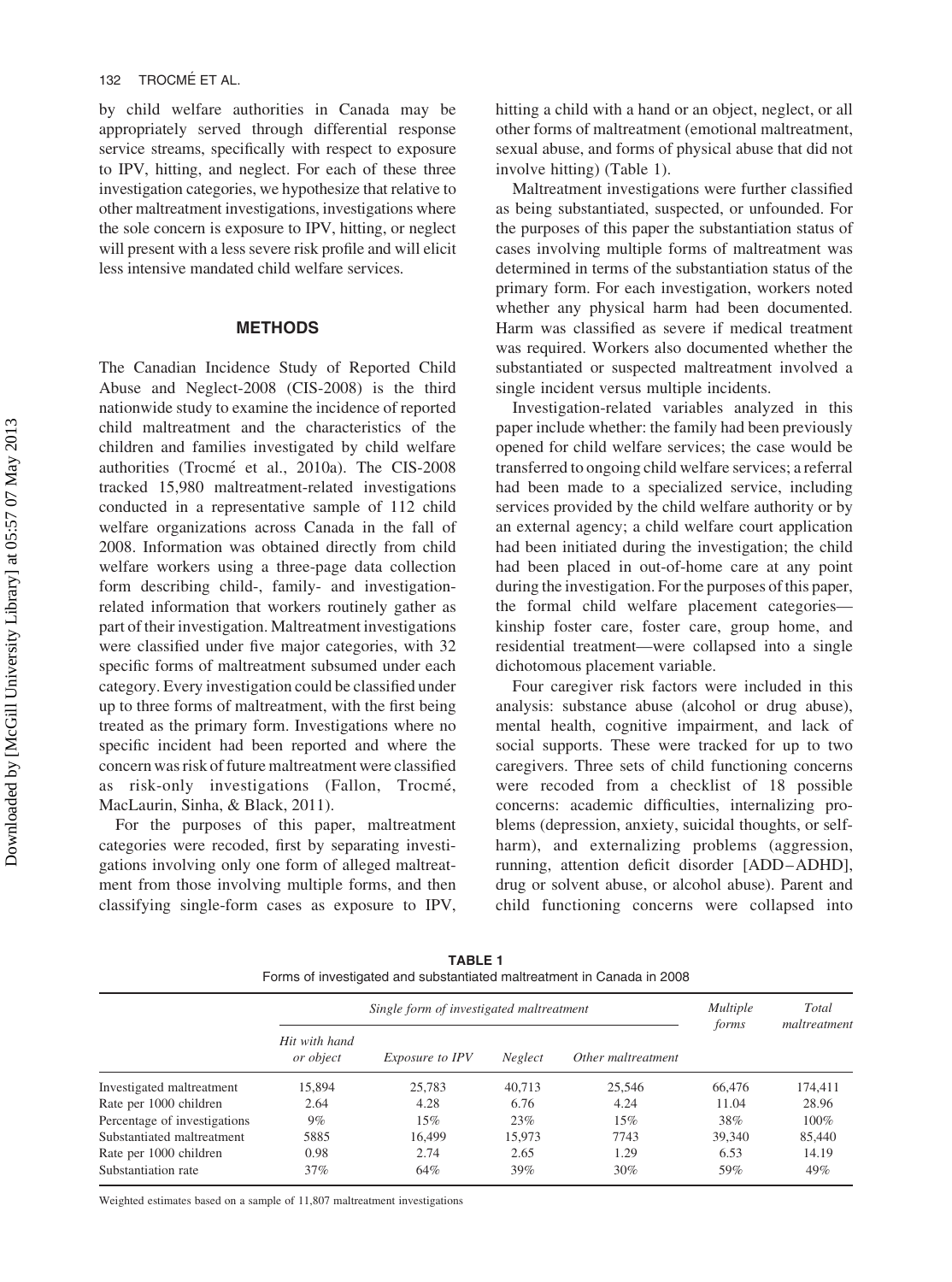dichotomous categories: noted (the concern was suspected or confirmed) and not noted. A housing suspected or confirmed) and not noted. A housing problem variable was derived from four housing questions: The family had moved two or more times in the past year, the home was overcrowded, or there were injury or health hazards in the home. Because<br>income information was not available, the extent to income information was not available, the extent to which the household regularly runs out of money was used as a proxy measure for poverty. Four categories were used to describe the ethnic or Aboriginal background of the primary caregiver: white, visible minority (Black, Arab/West Asian; South Asian; Chinese; Southeast Asian), Aboriginal, and Other (Latin American and Other).

Since the focus of this paper is on investigations of alleged maltreatment reports, risk-only investigations were excluded from the analyses. Because age ranges for mandated reporting vary by jurisdiction, investigations involving children older than 15 were also excluded, yielding a final sample of 11,807 maltreatment investigations. The unit of analysis is the child maltreatment investigation. To generate national annual estimates in Table 1, two sets of weights were applied. Annualization weights were used to estimate the volume of cases investigated by each study site over the whole year, given that the original sample represents a three month period of activity. To account for the non-proportional sampling design, regional weights were also applied to reflect the size of the child population covered by each site relative to the child population in the region from which the site was sampled. Incidence estimates presented in rates per 1000 were derived by dividing the annual estimates by the total child population in Canada. Differences in case characteristics across the five categories of maltreatment were analyzed using chisquare tests of significance. To avoid inflating the chisquare estimates, tests were done by re-weighting the estimates back down to the original sample size.

#### RESULTS

More than half of all maltreatment investigations conducted in Canada in 2008 (60%) involved a single conducted in Canada in 2008 (60%) involved a single form of maltreatment (Table 1). Neglect was the single form of maltreatment that was investigated the most often (23% of all investigations), followed by exposure to IPV, other maltreatment (including emotional maltreatment, child sexual abuse, and other forms of physical abuse), and physical abuse involving hitting with a hand or object. Investigations involving exposure to IPV and multiple forms were substantiated most often, 69% and 62% respectively, whereas investigations involving hitting or other forms of maltreatment were substantiated the least often, 38% and 32% respectively.

Forms of investigated maltreatment varied significantly by ethnic group (Table 2). While 13% of all maltreatment investigations involve visible minority children, a rate that is below the overall proportion of visible minority children across Canada (18%), visible minority children were more than twice as likely to be investigated because of allegations of abuse involving hitting, with 30% of all hitting investigations involving visible minorities. Aboriginal children are over-represented in terms of overall investigations and in particular with respect to investigations where the single concern is neglect: Whereas 6% of children across Canada are Aboriginal, 20% of all investigations and 26% of single neglect investigations involve Aboriginal children.

As shown in Table 3, investigations involving concerns about hitting were more likely to involve some form of physical harm than other forms of maltreatment, although they were less likely to involve severe harm requiring medical intervention. Nevertheless, in 87% of cases involving concerns about hitting, no bruises, scrapes or other physical harm was documented. Cases involving hitting also

|                                      |                            | Single form of investigated maltreatment |                |                       | Multiple<br>forms | Total<br>maltreatment | Proportion of all<br>children in Canada <sup>b</sup> |
|--------------------------------------|----------------------------|------------------------------------------|----------------|-----------------------|-------------------|-----------------------|------------------------------------------------------|
|                                      | Hit with hand<br>or object | Exposure<br>to IPV                       | <b>Neglect</b> | Other<br>maltreatment |                   |                       |                                                      |
| Minority group*                      |                            |                                          |                |                       |                   |                       |                                                      |
| White                                | 55%                        | 65%                                      | 63%            | 77%                   | 64%               | 65%                   | 73%                                                  |
| Visible minority <sup>a</sup>        | 30%                        | 14%                                      | 9%             | 8%                    | 12%               | 13%                   | 18%                                                  |
| Aboriginal                           | 10%                        | 18%                                      | 26%            | 12%                   | 22%               | 20%                   | 6%                                                   |
| Other                                | $4\%$                      | $3\%$                                    | 2%             | $2\%$                 | $3\%$             | $2\%$                 | $3\%$                                                |
| Total maltreatment<br>investigations | 15.894                     | 25,783                                   | 40,713         | 25,546                | 66,476            | 174,411               |                                                      |

TABLE 2 Forms of investigated maltreatment by minority group in Canada in 2008

Weighted estimates based on a sample of 11,807 maltreatment investigations.

<sup>a</sup> Black, Asian, South Asian, and Arabic.

<sup>b</sup> Statistics Canada (2009, 2010).  $\ast p < .001$ .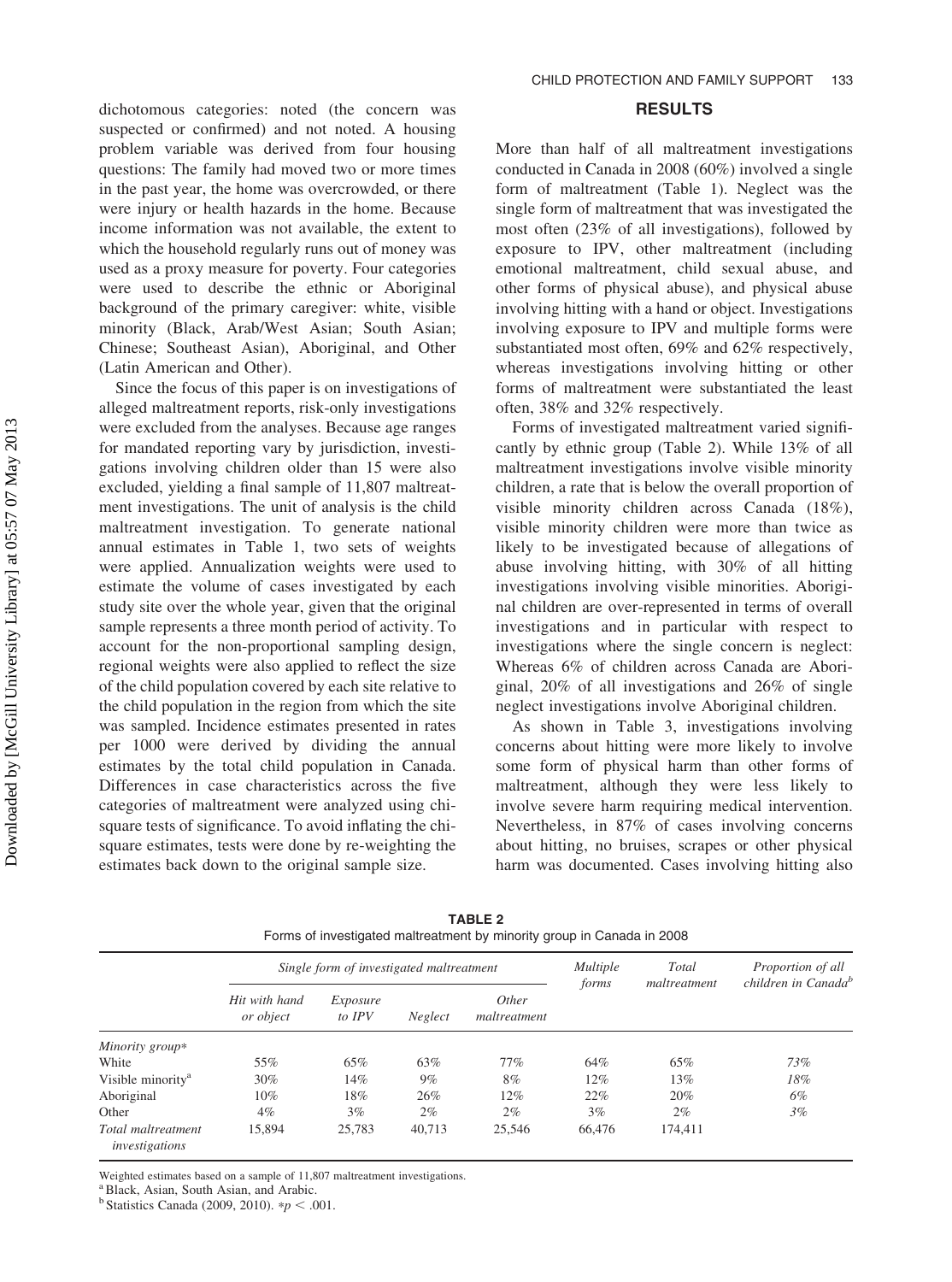|                                                                             | Forms                   | of investigated maltreatment by harm and duration in Canada in 2008 |         |                    |                             |                    |
|-----------------------------------------------------------------------------|-------------------------|---------------------------------------------------------------------|---------|--------------------|-----------------------------|--------------------|
|                                                                             |                         | Single form of investigated maltreatment                            |         |                    |                             |                    |
|                                                                             | Hit with hand or object | Exposure to IPV                                                     | Neglect | Other maltreatment | Multiple forms              | Total maltreatment |
| Harm*                                                                       |                         |                                                                     |         |                    |                             |                    |
| No physical harm                                                            | 87%                     |                                                                     | 96%     | 89%                |                             |                    |
| Moderate physical harm                                                      | 12%                     | $9%$<br>$7%$<br>$7%$                                                | $1\%$   | $7\%$              | 93%<br>4%<br>2%             | 94%<br>4%<br>2%    |
| Severe physical harm                                                        | $1\%$                   |                                                                     | 2%      | 4%                 |                             |                    |
| Duration*                                                                   |                         |                                                                     |         |                    |                             |                    |
| single incident                                                             | 26%                     |                                                                     | 19%     |                    |                             |                    |
| Multiple incidents                                                          | 17%                     | 42%<br>33%                                                          | 27%     | 25%<br>14%         | 21%<br>49%<br>29%<br>66,476 | 25%<br>34%<br>42%  |
| Does not apply (unfounded)                                                  | 57%                     | 25%                                                                 | 54%     | $61\%$             |                             |                    |
| Total maltreatment investigations                                           | 15,894                  | 25,783                                                              | 40,713  | 25,546             |                             | 174,411            |
| Weighted estimates based on a sample of 11,807 maltreatment investigations. | $100' > d*$             |                                                                     |         |                    |                             |                    |

differ from other cases in that they are less likely to mvolve multiple incluents of substantiated of suspected abuse (17%). In investigations where exposure to IPV was the single concern, a very small number of cases (under 1%) involved physical harm or punishment. While harm was relatively rare in single neglect investigations, when it occurred it was more likely to be severe enough to require medical intervention.

Forms of investigations varied significantly by child age. As shown in Table 4, older children, aged four to 15 years, were disproportionally represented in investigations involving being hit with a hand or object, while younger children, under four years, were disproportionally represented in investigations involving exposure to IPV or neglect.

Compared to all other forms of investigate d maltreatment, significantly fewer parent and household concerns were noted in investigations where hitting was the sole concern (Table 5). In contrast, child externalizing problems were most likely to b e noted in cases involving hitting, and, less dramatically, academic difficulties were also noted more often. A different pattern of concerns was noted in cases where exposure to IPV was the sole reason for investigation. Parent substance abuse and mental health concerns were noted more often; housing, poverty, and childrelated concerns were noted the least often. Neglect cases were similar to other forms of maltreatment and multiple forms of maltreatment, with high levels of parent and child concerns and higher levels of housing and financial problems.

The child welfare intervention response (Table 6) was least intensive in cases where hitting was the sole concern: only 11% were open for on-going child welfare service, 1% involved a placement in out-ofhome care and 2% led to court proceedings. While the pattern was overall similar in cases of exposure to IPV, nearly twice as many cases (21%) were open for ongoing services, although this proportion remained significantly lower than the proportion of openings noted in neglect and multiple maltreatment cases. In cases of neglect the child welfare response was more intensive: 7% of neglect investigations led to an outof-home placement during the investigation period and court proceedings were initiated in 4% of cases. Compared to all other forms of maltreatment, neglect cases were most likely to have been previously open for services (68% of cases), although only 25% of neglect cases were open for ongoing services.

## **DISCUSSION**

As hypothesized, in situations where exposure to IPV or potentially abusive hitting were the sole reason for

TABLE 3<br>Forms of investigated maltreatment by harm and duration in Canada in 2008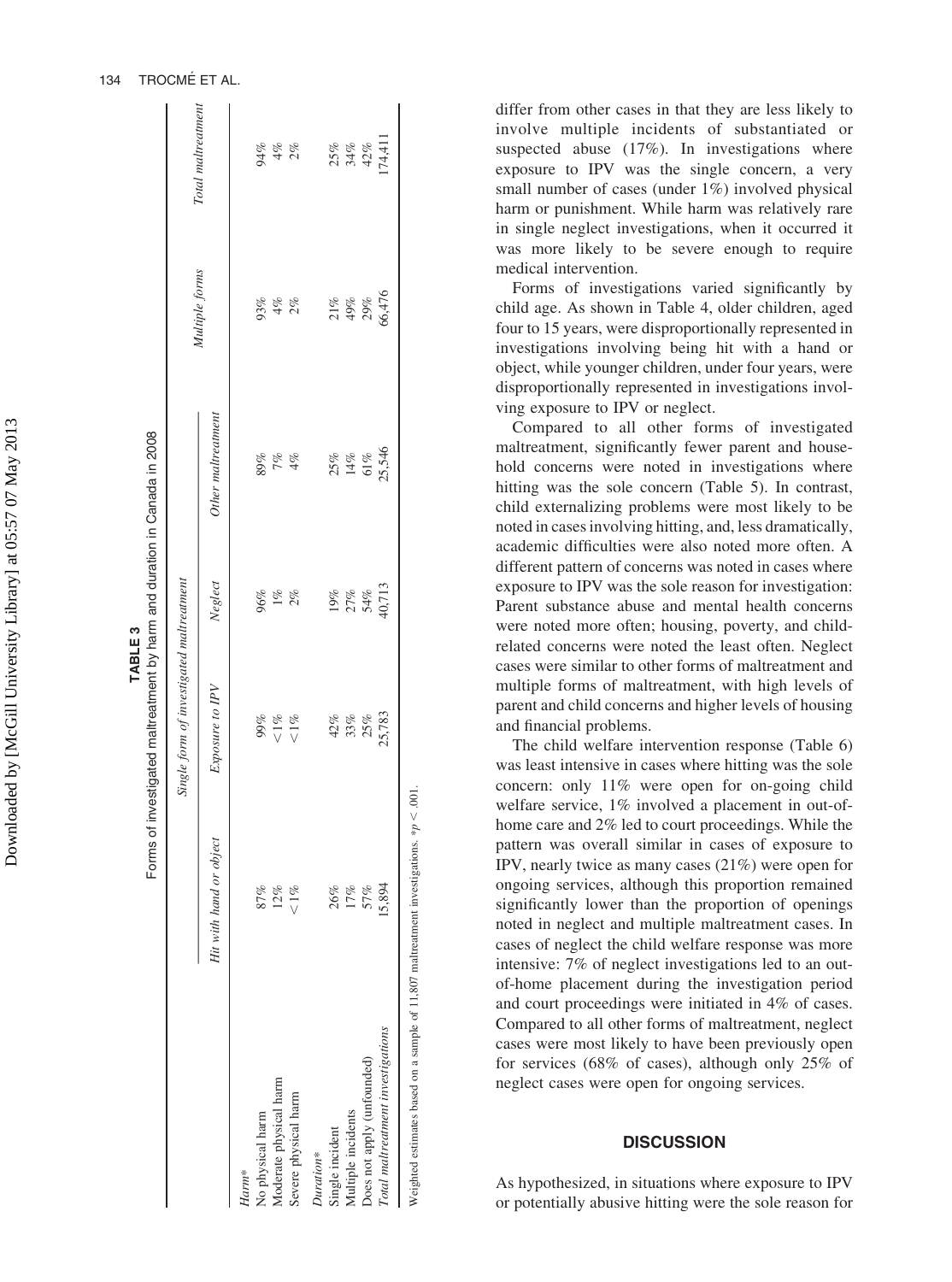| ا<br>۱ |
|--------|
| I      |
|        |
|        |
| l      |
|        |
| l      |
| i      |
|        |
| ו<br>ו |
|        |
|        |
| I<br>١ |
|        |
|        |
| i      |
| l<br>I |
|        |
| i      |
| j<br>l |
|        |
|        |
| l<br>I |
|        |
| i      |
|        |
|        |
| l<br>l |
|        |
| i      |
|        |
|        |
| l      |
|        |
|        |
|        |
| ļ      |

|                                   |                         |                                           |                   | Forms of investigated maltreatment by age-group in Canada in 2008 |                                    |                            |                                          |
|-----------------------------------|-------------------------|-------------------------------------------|-------------------|-------------------------------------------------------------------|------------------------------------|----------------------------|------------------------------------------|
|                                   |                         | Single form of investigated maltreatment  |                   |                                                                   |                                    |                            | Proportion of children<br>0–16 in Canada |
|                                   | Hit with hand or object | Exposure to IPV Neglect                   |                   | Other maltreatment                                                | Multiple forms                     | Total maltreatment         |                                          |
| $4ge$ group*                      |                         |                                           |                   |                                                                   |                                    |                            |                                          |
| $1$ year                          | 2%                      |                                           |                   |                                                                   |                                    |                            |                                          |
| $-3$ years                        | $11\%$                  | $10%$<br>$26%$<br>$27%$<br>$16%$<br>$16%$ | 8%<br>25%<br>253% | $\frac{4\%}{13\%}$                                                | 5%<br>17%<br>25%<br>26%<br>26%,476 | 6%<br>18% %<br>2013<br>20% | 6%<br>17%<br>28%<br>28%                  |
|                                   |                         |                                           |                   |                                                                   |                                    |                            |                                          |
| $4-7$ years<br>8-11 years         | $30%$<br>$29%$<br>$28%$ |                                           |                   | <b>25%</b><br>23%<br>34%                                          |                                    |                            |                                          |
| $12-15$ years                     |                         |                                           |                   |                                                                   |                                    |                            |                                          |
| Total maltreatment investigations | 15,894                  | 25,783                                    | 40,713            | 25,546                                                            |                                    | 174,411                    | $6,022,005^{a}$                          |
|                                   |                         |                                           |                   |                                                                   |                                    |                            |                                          |

an in ONO م<br>ع TABLE 4 ŧ a potr .<br>پ đ Ľ

Weighted estimates based on a sample of 11,807 maltreatment investigations.

Weighted estimates based on a sample of 11,807 maltreatment investigations.<br><sup>a</sup> Age and sex for the population of Canada, provinces, territories, census divisions and subdivisions, 2006 Census – 100% data (table). Topic-b Age and sex for the population of Canada, provinces, territories, census divisions and subdivisions, 2006 Census – 100% data (table). Topic-based tabulations on Statistics Canada Catalogue no. 97-551-551-5551-5551-551-551- $XCB2006011, Ottawa, July 17, 2007.  $*p < .001$ .$ 

|                                   |                         |                                          | TABLE <sub>5</sub>      | Forms of investigated maltreatment by parent, household and child concerns in Canada in 2008 |                                           |                                       |
|-----------------------------------|-------------------------|------------------------------------------|-------------------------|----------------------------------------------------------------------------------------------|-------------------------------------------|---------------------------------------|
|                                   |                         | Single form of investigated maltreatment |                         |                                                                                              | Multiple forms                            | Total maltreatment                    |
|                                   | Hit with hand or object | Exposure to IPV                          | Neglect                 | Other maltreatmen:                                                                           |                                           |                                       |
| Parent substance abuse*           | 15%                     |                                          | 32%                     | 14%                                                                                          | 37%                                       |                                       |
| Parent mental health*             | 10%                     |                                          |                         | 16%                                                                                          | 32%                                       |                                       |
| Parent cognitive impairment*      | 2%                      |                                          |                         | $3\%$                                                                                        | $9\%$                                     |                                       |
| Parent lacks support*             | 21%                     |                                          |                         | 22%                                                                                          |                                           |                                       |
| Housing problems*                 | 9%                      | \$\$\$<br>\$\$\$\$<br>\$\$\$\$           | 21%<br>8%<br>34%<br>23% | 11%                                                                                          | 8 8 8 8 8 8<br>4 7 8 7 7 7<br>4 7 8 7 7 7 | 30%<br>24% & % % % % 20%<br>20% H 20% |
| Family runs out of money*         | 3%                      |                                          |                         | $\frac{4\%}{21\%}$                                                                           |                                           |                                       |
| Child externalizing problems*     | $26\%$<br>15%           |                                          | 18%                     |                                                                                              |                                           |                                       |
| Child internalizing problems*     |                         | 8%                                       | 13%                     | 18%                                                                                          |                                           |                                       |
| Child academic difficulties*      | 24%                     | $8\%$                                    | 20%                     | 20%                                                                                          |                                           | 20%                                   |
| Total maltreatment investigations | 15.894                  | 25,783                                   | 40,713                  | 25,546                                                                                       | 66,476                                    | 74,41                                 |
|                                   |                         |                                          |                         |                                                                                              |                                           |                                       |

Weighted estimates based on a sample of 11,807 maltreatment investigations.  $* p < .001$ . Weighted estimates based on a sample of 11,807 maltreatment investigations.  $*_{P}$  < .001.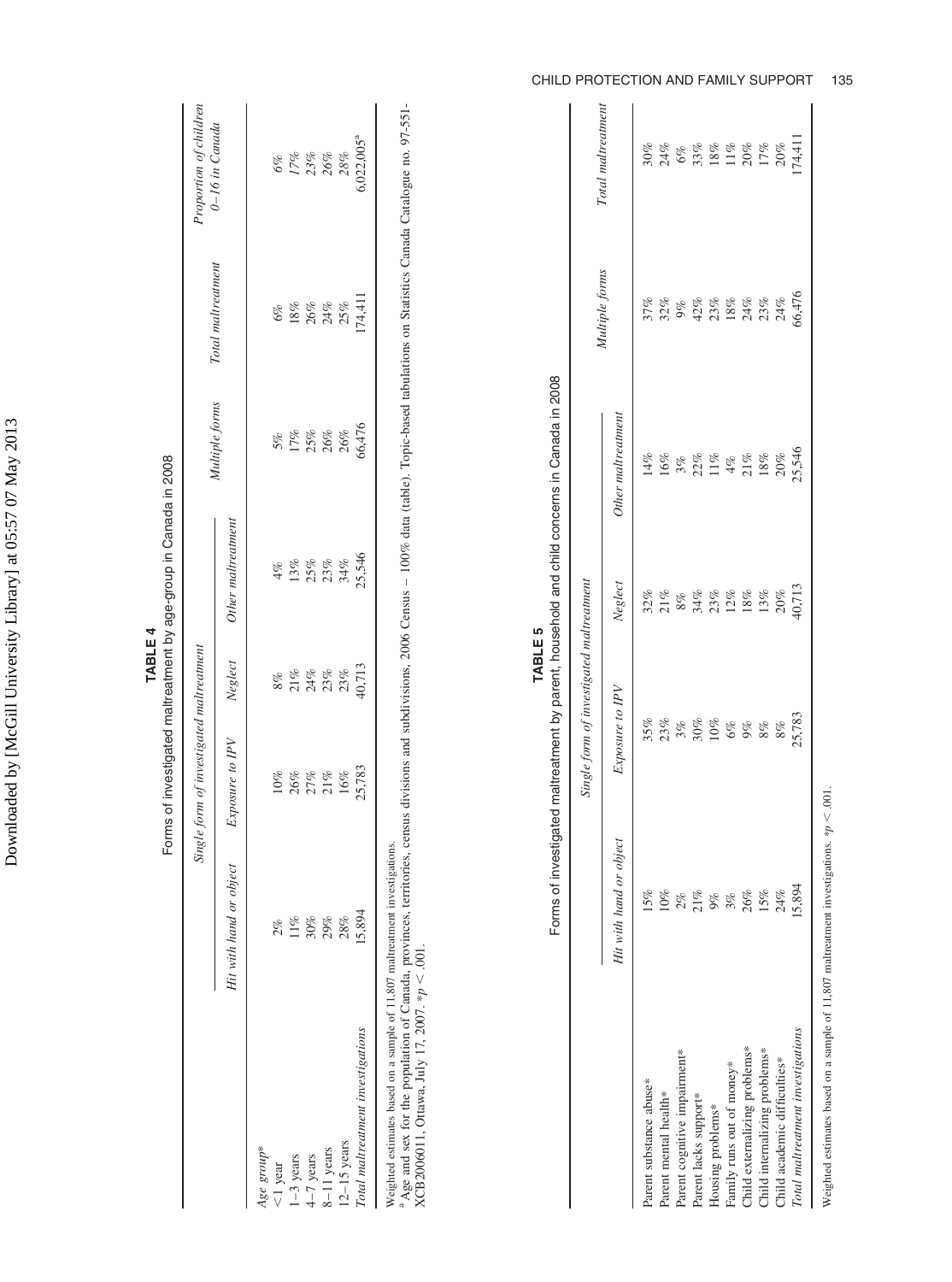| $\tilde{\zeta}$<br>l<br>J |
|---------------------------|
|                           |
|                           |
|                           |
|                           |
|                           |
|                           |
|                           |
| くしゅんしん じんしん               |
|                           |
|                           |
|                           |
| ı.<br>I                   |
|                           |
|                           |
| ì                         |
|                           |
| I                         |
|                           |
|                           |
| $\frac{1}{2}$             |
|                           |
|                           |
|                           |
| וני בני באינו             |
|                           |
|                           |
|                           |
|                           |
| .                         |
|                           |
|                           |
|                           |
|                           |
|                           |
|                           |
|                           |
|                           |
| ļ                         |

|                                   |                         | Forms of investigated maltreatment by service response in Canada in 2008 | TABLE6  |                    |                |                        |
|-----------------------------------|-------------------------|--------------------------------------------------------------------------|---------|--------------------|----------------|------------------------|
|                                   |                         | Single form of investigated maltreatment                                 |         |                    |                |                        |
|                                   | Hit with hand or object | Exposure to IPV                                                          | Neglect | Other maltreatment | Multiple forms | Total maltreatment     |
| Previous openings*                | 47%                     | 56%                                                                      | $68\%$  | 57%                | 64%            | 61%                    |
| Open for ongoing services*        | $1\%$                   | $21\%$                                                                   | 25%     | 17%                | 38%            | 27%<br>53%<br>5%<br>6% |
| Referral to specialized services* | 41%                     | 58%                                                                      | $44\%$  | 45%                | 63%            |                        |
| Out-of home placement*            | $1\%$                   | $1\%$                                                                    | 7%      | 2%                 | $9\%$          |                        |
| Child welfare court*              | 2%                      | 2%                                                                       | $4\%$   | 5%                 | 10%            |                        |
| Total maltreatment investigations | 5,894                   | 25,783                                                                   | 40,713  | 25,546             | 66,476         | [74, 41]               |

Weighted estimates based on a sample of 11,807 maltreatment investigations.  $* p < .001$ .

Weighted estimates based on a sample of 11,807 maltreatment investigations.  $* p < .001$ 

investigation, workers noted fewer risk factors and they were less likely to result in ongoing child welfare they were less likely to result in ongoing child welfare interventions compared to other maltreatment investigations; in contrast, in situations involving alleged neglect as the sole reason for investigation, workers noted a higher number of concerns for the family and child, and required a more intensive child welfare response (transfers to ongoing services, placement, court, and referrals). Visible minority families were over-represented in cases involving hitting an d Aboriginal families were over-represented in cases involving neglect. These findings are consistent with previous studies of maltreatment investigation s conducted in Canada (Black et al., 2008; Lavergne types of cases where differential service responses types of cases where differential service responses could be considered (Sawyer & Lohrbach, 2005, Trocmé & Chamberland, 2003; Waldfogel, 2008). The low rate of ongoing child welfare services in cases of exposure to IPV (21%) and the relatively high rate of referral to specialized services (58%) indicate that child welfare services have already developed differential approaches in these cases. Investigations where the sole concern was exposure

to IPV rarely involved any physical harm to the child; children presented with few signs of internalizing or externalizing disorders, and few housing and income problems were noted. The rate of concerns for substance abuse and mental health problems noted for caregivers in the home were, however, higher in these cases. Cases in which the sole concern of the investigation was parents hitting their children with their hands or an object had a lower risk profile in terms of parent, income and housing risk factors, although concerns were more likely to be noted with respect to academic difficulties and externalizing disorders. Rates of severe harm requiring medical attention were lower than rates reported for other forms of maltreatment, while rates of moderate harm were higher. Nevertheless in 87% of investigations involving hitting, no bruises, marks or other signs of physical harm were noted. The child welfare service response was less intensive—with respect to rates of service provision, out-of-home placement and court for both types of investigations, compared to other forms of maltreatment .

One of the intriguing findings from the CIS-2008 i s the contrast between the number of cases that had been previously opened for services (61% overall) and the relatively small proportion of cases being opened for ongoing child welfare services (27% overall). This imbalance provides further evidence of a potential need to realign reporting and investigation procedures with child welfare mandates and service capacity. Considering this possible imbalance and the fact that the majority of reports about hitting are being made by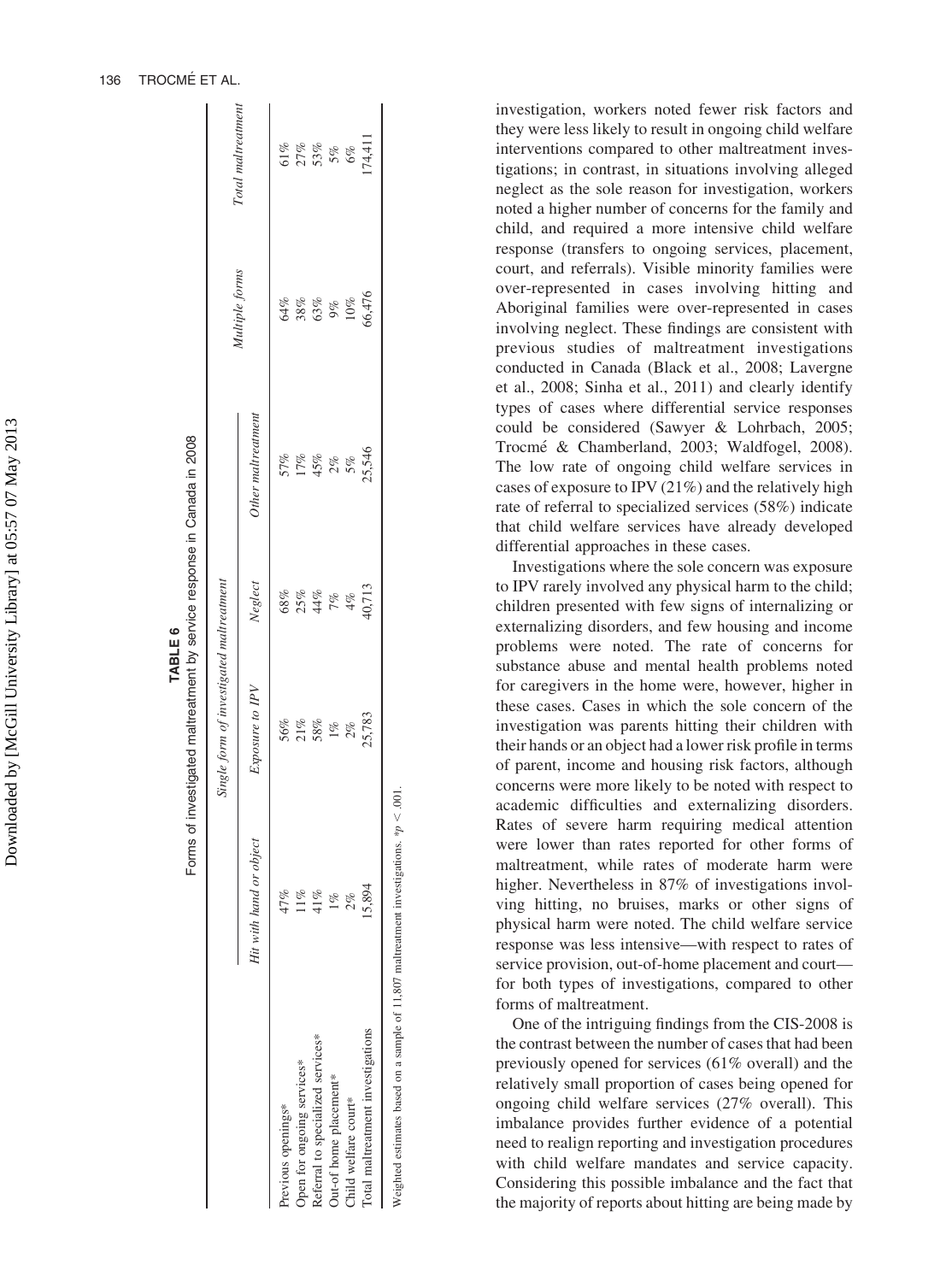schools (schools made 24% of all reports, but reported 60% of cases where hitting was the sole concern) and 60% of cases where hitting was the sole concern) and the majority of exposure to IPV reports are being made by the police (the police made 22% of all reports, but were responsible for 62% of reports about exposure to  $IPV'$ ), a compelling argument can be made that  $IPV'$ schools and police need different referral protocols as<br>well as better access to alternative family and child well as better access to alternative family and child support services (Jaffe et al., 2003; Nixon et al., 2007). The significant over-representation of visible minority families in cases where hitting is the sole concern also implies a need for public education programs designed to change attitudes and practices related to corporal punishment, rather than responding on a case-by-case basis through an investigatory process that is unlikely to change parenting practices (Durrant, 1999; Taylor to change parenting practices (Durrant, 1999; Taylor) et al., 2011). The Canadian Criminal Code's caregiver use of force provision only adds to this confusion, especially for new immigrant families who are trying to adapt their traditional parenting practices in a new<br>environment (Durrant et al., 2009).

environment (Durrant et al., 2009). Investigations where possible neglect was the sole concern were found to involve a more complex set of factors. As expected, poverty and housing problems were noted more often in these instances and Aboriginal families were more than four times more likely to be reported for neglect than non-Aboriginal families. These cases presented with more concerns noted for both the child and the caregiver as compared to cases involving exposure to IPV or hitting, and elicited a more intensive child welfare service response, which is consistent with other studies using the CIS (Blackstock et al., 2004; Sinha et al., 2011; Trocmé et al., 2004). Unlike the large number of reports from the police with respect to exposure to IPV and from schools with respect to hitting, neglect cases are reported from a range of professional and community sources. Nevertheless, even though the service provision rate in neglect cases is higher than for most other forms of maltreatment, three-quarters of neglect investigations were not opened for ongoing services while over two-thirds (68%) of investigations involved families who were already known to the child welfare system. While the development of differential response services in cases of neglect will need to go beyond changes to reporting protocols, the significant over-representation of Aboriginal families (Sinha et al., 2011) and the limited access to prevention services in these communities (Blackstock, 2011) point to important service gaps that need to be addressed beyond the limited scope of child welfare services (Sinha et al., 2011; Trocmé, Knoke, & Blackstock, 2004).

#### Limitations

While the CIS provides a unique opportunity to examine the child welfare service response to reported examine the child welfare service response to reported maltreatment across Canada, a number of limitations of the study must be taken into consideration in interpreting these findings. The data collected are assessments provided by the investigating child welfare workers and are not independently verified. Participating child welfare workers were, however, trained by the research team to ensure a certain level of consistency in the application of the study definitions. The study only examined cases that were open for investigation by child welfare and did not track screened-out reports, nor could it track internal reports on already open cases. Annual counts are weighted estimates based on the sampled organizations' annual case volume statistics, which do not control for seasonal variations and include an unknown proportion of duplicate reports; the unit of analysis is therefore the child maltreatment investigation.

The study only tracked services provided during the investigation and does not include longer term followup; it would be important to gather such information in future studies given the relatively large number of cases that appear to be diverted to other community services in cases involving exposure to IPV. Because this paper is designed to examine patterns across very different types of maltreatment, the analyses are descriptive and limited to bivariate comparisons. More in-depth analysis of each of these three forms of maltreatment and of the service response to Aboriginal and visible minority communities is necessary and will be done in future studies. For instance, multivariate analyses will be used to explore to what extent the over-representation of Aboriginal families can be explained by poverty-related factors, parent-risk factors or discrimination, or to examine the interplay between community, parent and childrelated factors associated with higher rates of placement in cases of neglect.

## **CONCLUSIONS**

The rapid expansion of child welfare service across Canada, and in jurisdictions that have followed a similar protection driven approach (Gilbert et al., 2009a), is forcing service providers and policy makers to consider alternate service delivery models that may be more appropriately designed to address the needs of some of the children and families that are currently being reported to child welfare authorities

<sup>&</sup>lt;sup>1</sup>Sources of reports are described in Table 3-4b of the CIS-2008 Major Findings report (Trocme et al., 2010a). A table of the breakdown of sources of report by maltreatment type as described in this paper is available from the first author.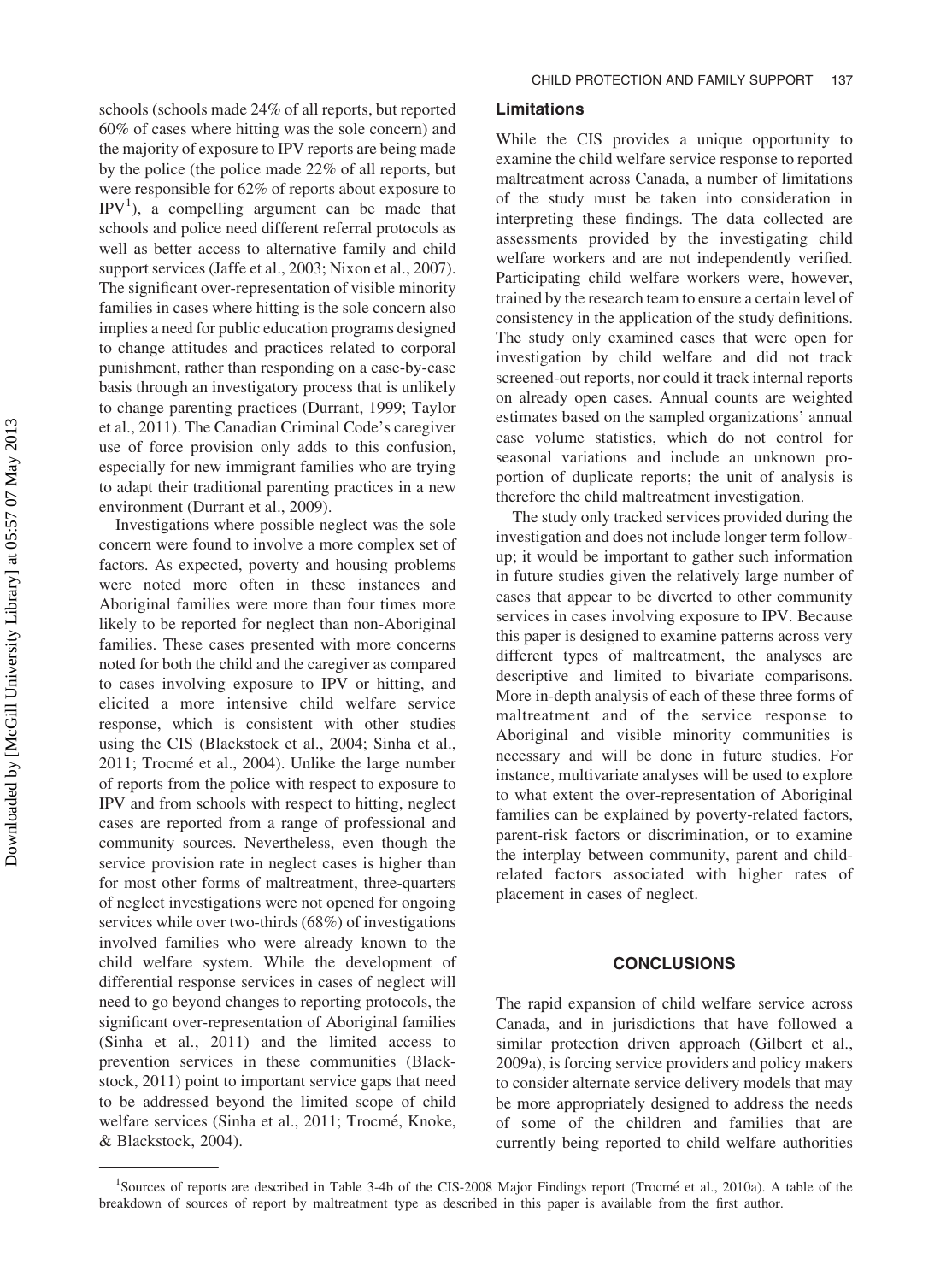(Waldfogel, 2008). This paper draws attention to several such examples and points to the importance of several such examples and points to the importance of developing services beyond the child welfare system. In cases of reports primarily coming from school personnel about children who are hit by parents, usually without any injury being noted, and often children from visible minority families, it may be more appropriate to develop targeted public education campaigns about alternative parenting methods. In cases where exposure to IPV is the sole concern, most of which are reported by the police with physical harm or emotional harm to the child being very rarely noted, specialized family violence services may be better equipped to provide a first line of response, thus giving the victimized parent more control over the referral process and avoiding any perception that the victimized parent may be responsible for the child's exposure to IPV (Sawyer & Lohrbach, 2005). While in cases of neglect the CIS documented more problems at the level of the child and the family, the dramatic over-representation of Aboriginal families living in poverty requires closer examination of the community services and supports that could be provided, either as an alternative to child welfare services or in conjunction with them.

Exposing children to IPV, hitting them to correct their behavior, or failing to attend to their needs are serious problems that extended families, communities, and social services must respond to; however, these are not necessarily situations where a child protection investigation is the only possible response. The challenge is to develop alternative service options that are best suited for engaging families and generating community support without diluting the need for some type of response (English et al., 2000) and without losing site of the fact that in some of these cases a traditional protection response is required (Sawyer & Lohrbach, 2005). The emergence of differential response models in several Canadian jurisdictions may prove to be well suited to address the increasingly broad range of situations referred to Canadian child welfare authorities; however, evaluation of the efficacy of these new models is required to ensure that children are being adequately supported and protected.

#### **REFERENCES**

- Alink, L. R. A., Euser, S., van IJzendoorn, M. H., & Bakermans-Kranenburg, M. J. (2013). Is elevated risk of child maltreatment in immigrant families associated with socio-economic status? Evidence from three sources. International Journal of Psychology, <sup>48</sup>, 117– 127.
- Anselmo, S., Pickford, R., & Goodman, P. (2003). Alberta Response Model: Transforming outcomes for children and Response Model: Transforming outcomes for children and<br>youth.In N. Trocme<sup>{1}</sup>, D. Knoke & C. Roy (Eds.), Community collaboration & differential response (pp. 89–97). Ottawa, Canada: Child Welfare League of Canada.
- Auditor General of Canada (2008). First Nations Child and Family Services Program – Indian and Northern Affairs Canada. <sup>2008</sup> May: Report of the Auditor General of Canada. Ottawa, Canada: Office of the Auditor General
- Bakermans-Kranenburg, M. J., van IJzendoorn, M. H., & Kroonenberg, P. M. (2004). Differences in attachment security between African-American and white children: security between African-American and white children:<br>Ethnicity or socio-economic status? Infant Behavior & Development, 27, 417–433.<br>Besharov, D. J., & Laumann, L. A. (1997). Don't call it
- Besharov, D. J., & Laumann, L. A. (1997). Don't can it child abuse if it's really poverty. Journal of Children and Poverty, 3, 5–36.
- Black, T., Trocmé, N., Fallon, B., & Maclaurin, B. (2008). The Canadian child welfare system response to exposure to domestic violence investigations. Child Abuse & Neglect, <sup>32</sup>, 393– 404.
- Blackstock, C. (2011). The Canadian Human Rights Tribunal on First Nations Child Welfare: Why if Canada<br>wins, equality and justice lose. Children and Youth Services Review, <sup>33</sup>, 187–194.
- Blackstock, C., Prakash, T., Loxley, J., & Wein, F. (2005). Summary of findings. In FNCFCS, Wen:de: We Are Coming to the Light of Day. Ottawa, Canada: First Nations Child and Family Caring Society of Canada.
- Blackstock, C., Trocmé, N., & Bennett, M. (2004). Child maltreatment investigations among aboriginal and nonaboriginal families in Canada. Violence Against Women,  $10, 901 - 916.$
- Central Alberta Child and Family Services Authority. (2010). Business Plan 2010– 13. Edmonton, Canada: Government of Alberta.
- Chiodo, D., Leschied, A. W., Whitehead, P. C., & Hurley, D. (2008). Child welfare practice and policy related to the impact of children experiencing physical victimization and domestic violence. Children and Youth Services Review, 30, 564–574.<br>Cicchetti, D., & Toth, S. L. (2005). Child maltreatment.
- Cicchetti, D., & Toth, S. L. (2005). Child maltreatment. Annual Review of Clinical Psychology, <sup>1</sup>, 409– 438.
- Clement, M., Bouchard, C., Jette, M., & Laferriefe, S.<br>(2000). La violence familiale dans la vie des enfants du Québec, 1999. Quebec, Canada: Institut de la statistique du Québec.
- Conley, A. (2007). Differential response: A critical examination of a secondary prevention model. Children<br>examination of a secondary prevention model. Children and Youth Services Review, <sup>29</sup>, 1454– 1468.
- Conley, A., & Berrick, J. (2010). Community-based child abuse protection: Outcomes Associated with a differential program in California. Child Maltreatment, <sup>15</sup>, 282– 292.
- Dumbrill, G. C. (2006). Ontario's child welfare transformation: Another swing of the pendulum? Canadian Social Work Review/Revue canadienne de service social, <sup>23</sup>, 5 –19.
- $D$ umbrill, G. C. (2000). Ontario's child welfare transformation: Another swing of the pendulum? Canadian Social Work Review, <sup>23</sup>, 5– 19.
- Durrant, J. (1999). Evaluating the success of Sweden's physical punishment ban. Child Abuse & Neglect, <sup>23</sup>, 435– 448.
- Durrant, J., & Ensom, R. (2012). Physical punishment of children: lessons from <sup>20</sup> years of research. Canadian Medical Association Journal, <sup>184</sup>, 1371– 1377.
- Durrant, J., Trocmé, N., Fallon, B., Milne, C., & Black, T. (2009). Protection of children from physical maltreatment in Canada: An evaluation of the Supreme Court's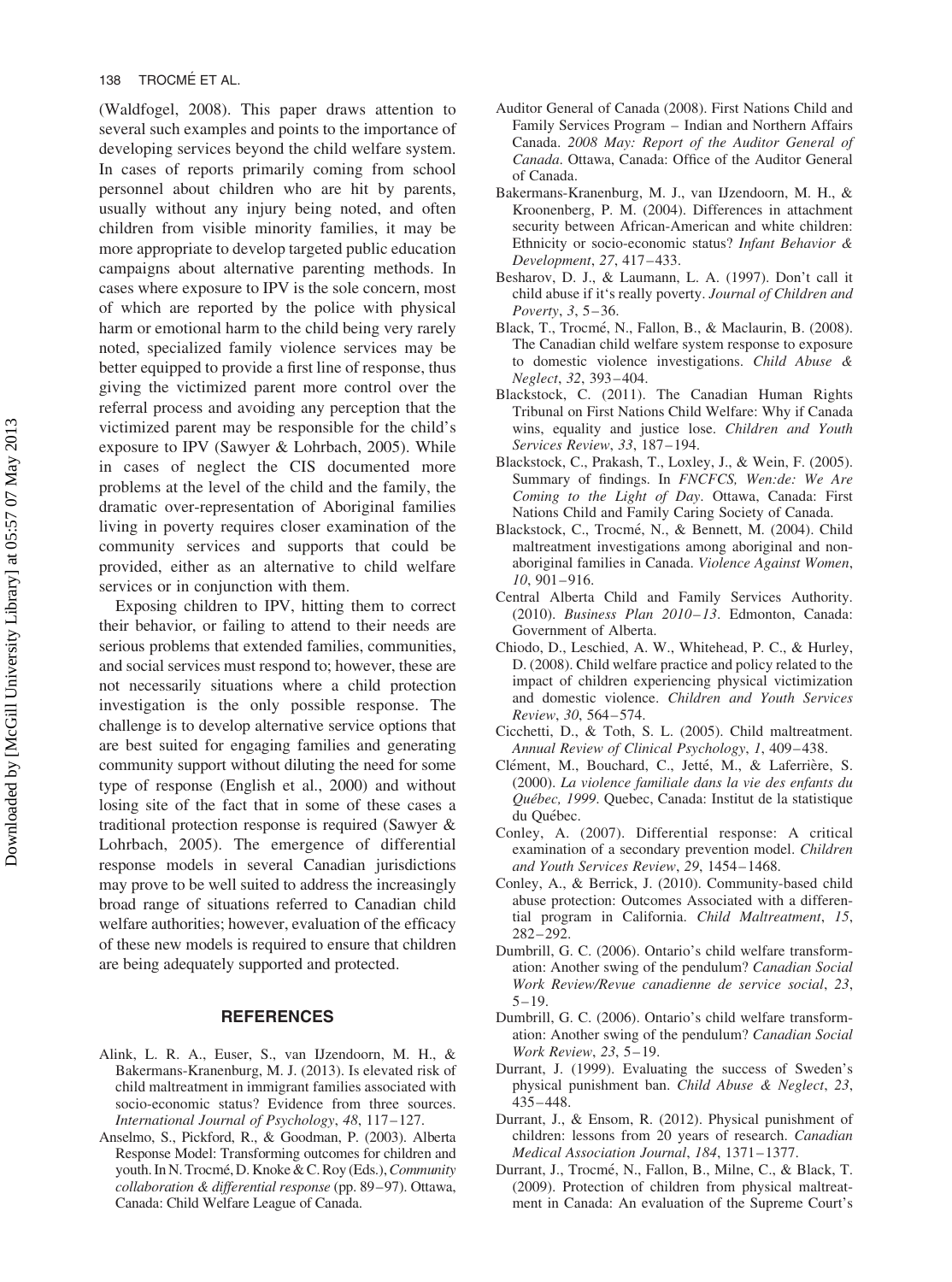definition of reasonable force. Journal of Agression,

- Maltreatment & Trauma, 18, 64–87.<br>Edleson, J. L. (2004). Should childhood exposure to adult Edleson, J. L. (2004). Should childhood exposure to adult domestic violence be defined as child maltreatment under<br>the level In D. C. Jeffe J. J. Delter & A. J. Cunninghom the law? In P. G. Jane, L. L. Baker & A. J. Cunningham<br>(Eds.), *Protecting children from domestic violence:* Strategies for community intervention (pp. 8–29). New York, NY: Guilford Press.
- Edmonton and Area Child and Family Services Authority. Edmonton and Area Child and Family Services Authority.<br>
(2011). Annual report: 2010–11. Edmonton, Canada: Government of Alberta.<br>English, D. J., Edleson, J. L., & Herrick, M. E. (2005).
- Domestic violence in one state's child protective Domestic violence in one state's child protective caseload: A study of differential case dispositions and<br> $C_1$ outcomes. Children and Youth Services Review, 27, 1183-1201.
- English, D. J., Wingard, T., Marshall, D., Orme, M., & English, D. J., Wingard, T., Marshall, D., Oline, M.,  $\alpha$ Orme, A. (2000). Alternative responses to child protective services: Emerging issues and concerns. Child Abuse & Neglect, 24, 375-387.
- Euser, E. M., van IJzendoorn, M. H., Prinzie, P., & Bakermans-Kranenburg, M. J. (2011). Elevated child maltreatment rates in immigrant families and the role of socioeconomic differences. Child Maltreatment, 16,  $63-73$ . 63– 73.
- Fallon, B., Trochie, N., MacLaurin, B., Sinha, V., & Black, T. (2011). Untangling risk of maltreatment from events of maltreatment: An analysis of the 2008 Canadian Incidence Study of Reported Child Abuse and Neglect (CIS-2008). International Journal of Mental Health and Addiction, 1-20.
- Garb, Y., & Goren, T. (2010). Cultural and ecological contexts of violent punishment and restraint of Negev Bedouin children: From understandings to interventions. Child Abuse Review, <sup>19</sup>, 273– 290.
- General Child and Family Services Authority (n.d.). Family enhancement pilot projects. Retrieved November 9, <sup>2012</sup> from www.generalauthority.ca/family\_enhancement.php
- Gershoff, E. T. (2002). Physical punishment by parents and associated child behaviors and experiences: and associated child behaviors and experiences.<br>A meta-analytic and theoretical review. *Psychological* Bulletin, <sup>128</sup>, 539– 579.
- Gilbert, R., Kemp, A., Thoburn, J., Sidebotham, P., Radford, L., Glaser, D., & MacMillan, H. L. (2009a). Radiord, L., Glaser, D., & MacMillan, H. L. (2009a).<br>Recognising and responding to child maltreatment. The Lancet, <sup>373</sup>, 167– 180.
- Gilbert, R., Widom, C. S., Browne, K., Fergusson, D., Webb, E., & Janson, S. (2009b). Burden and consequences of child maltreatment in high-income countries. The Lancet, <sup>373</sup>, 68–81.
- Herrenkohl, T. I., Sousa, C., Tajima, E. A., Herrenkohl, R. C., & Moylan, C. A. (2008). Intersection of child abuse and children's exposure to domestic violence. Trauma, Violence, and Abuse, <sup>9</sup>, 84–99.
- Hildyard, K. L., & Wolfe, D. A. (2002). Child neglect: Developmental issues and outcomes. Child Abuse & Neglect, <sup>26</sup>, 679– 695.
- Holt, S., Buckley, H., & Whelan, S. (2008). The impact of exposure to domestic violence on children and young people: A review of the literature. Child Abuse & Neglect, <sup>32</sup>, 797– 810.
- Holzer, P., & Bromfield, L. (2008). NCPASS comparability of child protection data: Project report. Melbourne, Australia: Australian Institute of Family Studies.
- Irfan, S., & Cowburn, M. (2004). Disciplining, chastisement and physical child abuse: Perceptions and attitudes of the

British Pakistani community. [Article]. Journal of Muslim Minority Affairs, 24, 89-98.<br>Jaffe, P. G., Crooks, C. V., & Wolfe, D. A. (2003). Legal

- and policy responses to children exposed to domestic violence: The need to evaluate intended and unintended violence: The need to evaluate intended and unintended<br>consequences. Clinical Child and Family Psychology Review, <sup>6</sup>, 205– 213.
- Kadushin, A., & Martin, J. A. (1981). Child abuse: An interactional event. New York, NY: Columbia University<br>Press
- Kenny, M. C. (2004). Teachers' attitudes toward and Kenny, M. C. (2004). Teachers' attitudes toward and<br>
knowledge of child maltreatment. Child Abuse &<br>
Neglect 2111 1210 Neglect, 28, 1311–1319.<br>Kohl, P. L., Edleson, J. L., English, D. J., & Barth, R. P.
- (2005). Domestic violence and pathways into child  $(2005)$ . Domestic violence and pathways into child welfare services. Finality's from the National Survey of Child and Adolescent Well-Being. Children and Youth Services Review, <sup>27</sup>, 1167–1182.
- Lamont, A. (2011). Child abuse and neglect statistics: Resource sheet. Melbourne, Australia: Australian Institute of Family Studies.
- Larzelere, R., & Kuhn, B. (2005). Comparing child outcomes of physical punishment and alternative outcomes of physical punishment and alternative<br>disciplinary tactics: A meta-analysis. Clinical Child and<br>Equilible Pauchelon: Pauline 8, 1, 2, Family Psychology Review, 8, 1-37.
- Lavergne, C., Dufour, S., Trocmé, N., & Larrivee, M.-C. (2008). Visible minority, Aboriginal, and Caucasian (2008). Visible minority, Aboriginal, and Caucasian children investigated by Canadian protective services.<br>Child Walfana 97.50, 76 Child Welfare, <sup>87</sup>, 59–76.
- Loman, L. A., & Siegel, G. (2008). Alternative response in Minnesota: Findings of the program evaluation. Protecting Children, <sup>20</sup>, 78–92.
- Loppie-Reading, C., & Wien, F. (2009). Health inequalities and social determinants of aboriginal peoples' health. Prince George, Canada: National Collaborating Centre
- Mansell, J. (2006). The underlying instability in statutory Mansell, J. (2006). The underlying instability in statutory child protection. Understanding the system dynamics driving risk assurance levels. Social Policy Journal of New Zealand, <sup>28</sup>, 97–132.
- Marshall, S. K.,Charles,G., Kendrick,K.,&Pakalniskiene, V. (2010). Comparing differential responses within child protective services: A longitudinal examination. Child Welfare, <sup>89</sup>, 57–77.
- McKenzie, B. (1997). Connecting policy and practice in First Nations child and family services: A Manitoba case study. In J. Pulkingham & G. Ternowetsky (Eds.), Child and family policies: Struggles, strategies and options. Halifax, Canada: Fernwood Publishing.
- Merkel-Holguin, L., Kaplan, C., & Kwak, A. (2006). National Study on Differential Response in Child Welfare. Washington, DC: American Humane Association and Child Welfare League of America.
- Ministry of Children and Family Development (2011). Public reporting of performance measures: March <sup>2011</sup>. Victoria, Canada: Government of British Columbia.
- Ministry of Children and Youth Services (2007). Child protection standards in Ontario. Toronto, Canada: Ministry of Children and Youth Services.
- National Council on Welfare (2008). First Nations, Metis and Inuit children and youth: Time to act. Ottawa, Canada: National Council on Welfare.
- National Quality Improvement Center on Differential Response in Child Protective Services (2012). QIC-DR Evaluation. Retrieved from http://www.ucdenver.edu/ academics/colleges/medicalschool/departments/pediatrics/ subs/can/DR/qicdr/Pages/QIC-DR-Evaluation.aspx.